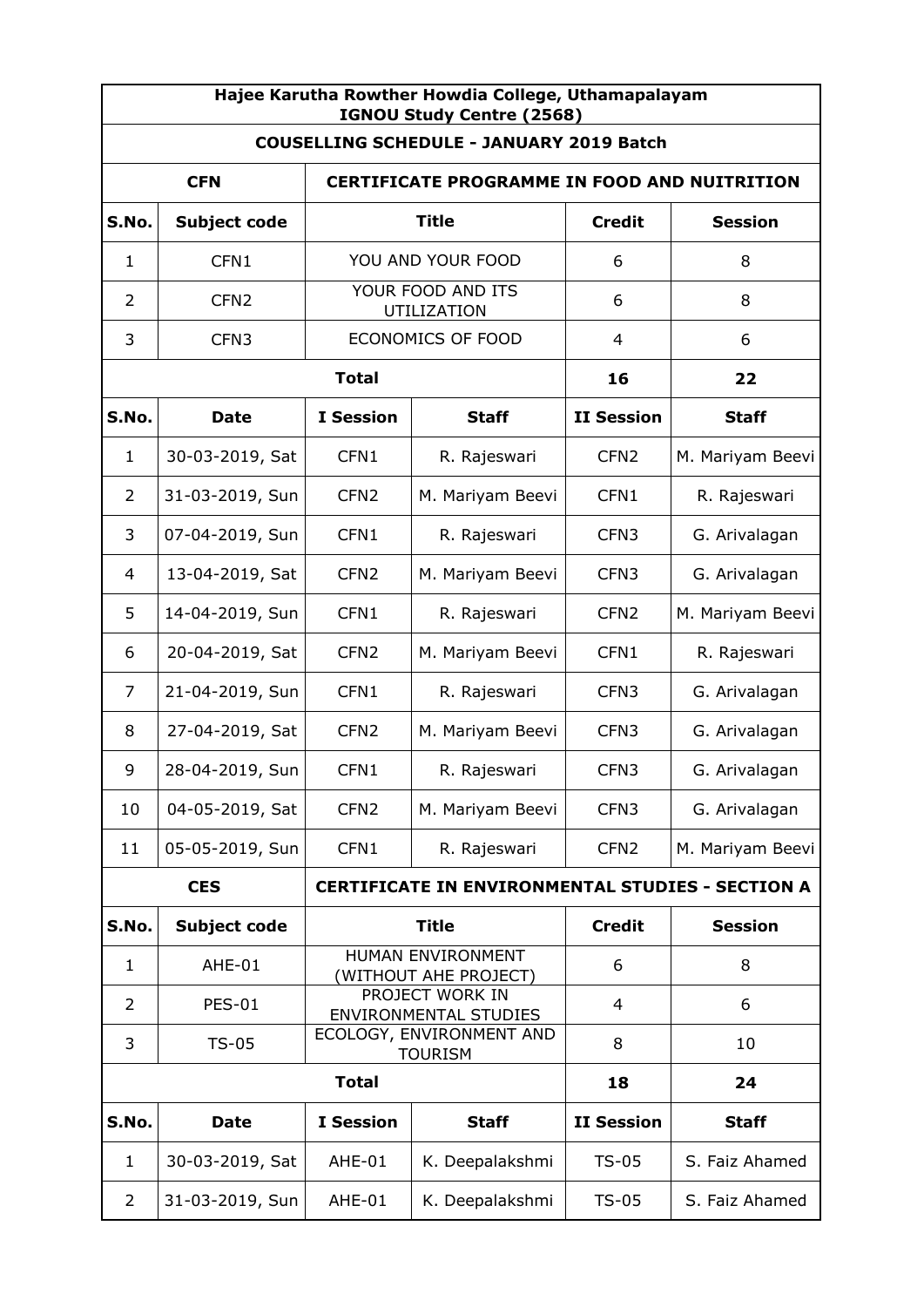| Hajee Karutha Rowther Howdia College, Uthamapalayam<br>IGNOU Study Centre (2568) |                     |                                                 |                   |                   |                   |  |
|----------------------------------------------------------------------------------|---------------------|-------------------------------------------------|-------------------|-------------------|-------------------|--|
| <b>COUSELLING SCHEDULE - JANUARY 2019 Batch</b>                                  |                     |                                                 |                   |                   |                   |  |
| 3                                                                                | 07-04-2019, Sun     | $TS-05$                                         | S. Faiz Ahamed    | <b>PES-01</b>     | G. Arivalagan     |  |
| 4                                                                                | 13-04-2019, Sat     | <b>PES-01</b>                                   | G. Arivalagan     | AHE-01            | K. Deepalakshmi   |  |
| 5                                                                                | 14-04-2019, Sun     | <b>PES-01</b>                                   | G. Arivalagan     | AHE-01            | K. Deepalakshmi   |  |
| 6                                                                                | 20-04-2019, Sat     | <b>TS-05</b>                                    | S. Faiz Ahamed    | <b>PES-01</b>     | G. Arivalagan     |  |
| 7                                                                                | 21-04-2019, Sun     | <b>PES-01</b>                                   | G. Arivalagan     | AHE-01            | K. Deepalakshmi   |  |
| 8                                                                                | 27-04-2019, Sat     | AHE-01                                          | K. Deepalakshmi   | <b>TS-05</b>      | S. Faiz Ahamed    |  |
| 9                                                                                | 28-04-2019, Sun     | <b>PES-01</b>                                   | G. Arivalagan     | $TS-05$           | S. Faiz Ahamed    |  |
| 10                                                                               | 04-05-2019, Sat     | $TS-05$                                         | S. Faiz Ahamed    | AHE-01            | K. Deepalakshmi   |  |
| 11                                                                               | 05-05-2019, Sun     | $TS-05$                                         | S. Faiz Ahamed    | AHE-01            | K. Deepalakshmi   |  |
| 12                                                                               | 11-04-2019, Thu     | $TS-05$                                         | S. Faiz Ahamed    | <b>TS-05</b>      | S. Faiz Ahamed    |  |
| <b>CERTIFICATE IN ENVIRONMENTAL STUDIES - SECTION B</b><br><b>CES</b>            |                     |                                                 |                   |                   |                   |  |
| S.No.                                                                            | <b>Subject code</b> | <b>I</b> Session                                | <b>Staff</b>      | <b>II Session</b> | <b>Staff</b>      |  |
| $\mathbf{1}$                                                                     | AHE-01              | HUMAN ENVIRONMENT<br>(WITHOUT AHE PROJECT)      |                   | 6                 | 8                 |  |
| $\overline{2}$                                                                   | <b>PES-01</b>       | PROJECT WORK IN<br><b>ENVIRONMENTAL STUDIES</b> |                   | $\overline{4}$    | 6                 |  |
| 3                                                                                | $TS-05$             | ECOLOGY, ENVIRONMENT AND<br><b>TOURISM</b>      |                   | 8                 | 10                |  |
|                                                                                  | <b>Total</b>        |                                                 |                   | 18                | 24                |  |
| S.No.                                                                            | <b>Date</b>         | <b>I</b> Session                                | <b>Staff</b>      | <b>II Session</b> | <b>Staff</b>      |  |
| $\mathbf{1}$                                                                     | 30-03-2019, Sat     | $TS-05$                                         | A. Nihath Nazleen | AHE-01            | P. Seenivasan     |  |
| $\overline{2}$                                                                   | 31-03-2019, Sun     | $TS-05$                                         | A. Nihath Nazleen | AHE-01            | P. Seenivasan     |  |
| 3                                                                                | 07-04-2019, Sun     | <b>PES-01</b>                                   | M. Rekha          | $TS-05$           | A. Nihath Nazleen |  |
| 4                                                                                | 13-04-2019, Sat     | AHE-01                                          | P. Seenivasan     | <b>PES-01</b>     | M. Rekha          |  |
| 5                                                                                | 14-04-2019, Sun     | AHE-01                                          | P. Seenivasan     | <b>PES-01</b>     | M. Rekha          |  |
| 6                                                                                | 20-04-2019, Sat     | <b>PES-01</b>                                   | M. Rekha          | $TS-05$           | A. Nihath Nazleen |  |
| 7                                                                                | 21-04-2019, Sun     | AHE-01                                          | P. Seenivasan     | <b>PES-01</b>     | M. Rekha          |  |
| 8                                                                                | 27-04-2019, Sat     | $TS-05$                                         | A. Nihath Nazleen | AHE-01            | P. Seenivasan     |  |
| 9                                                                                | 28-04-2019, Sun     | <b>PES-01</b>                                   | M. Rekha          | $TS-05$           | A. Nihath Nazleen |  |
| 10                                                                               | 04-05-2019, Sat     | AHE-01                                          | P. Seenivasan     | $TS-05$           | A. Nihath Nazleen |  |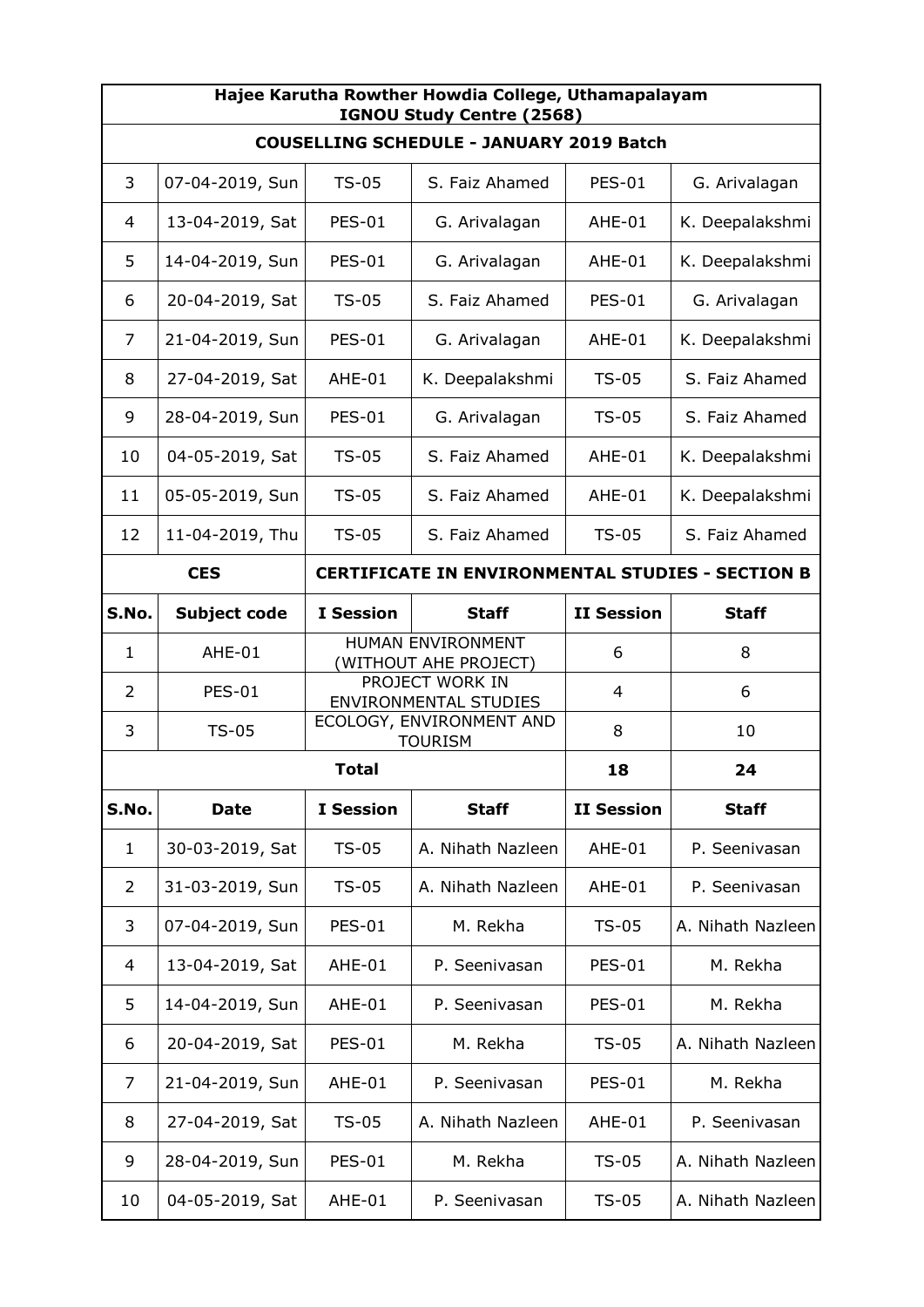| Hajee Karutha Rowther Howdia College, Uthamapalayam<br>IGNOU Study Centre (2568) |                                                                 |                                                         |                    |                                                       |                    |  |
|----------------------------------------------------------------------------------|-----------------------------------------------------------------|---------------------------------------------------------|--------------------|-------------------------------------------------------|--------------------|--|
| <b>COUSELLING SCHEDULE - JANUARY 2019 Batch</b>                                  |                                                                 |                                                         |                    |                                                       |                    |  |
| 11                                                                               | 05-05-2019, Sun                                                 | AHE-01                                                  | P. Seenivasan      | $TS-05$                                               | A. Nihath Nazleen  |  |
| 12                                                                               | 11-04-2019, Thu                                                 | $TS-05$                                                 | A. Nihath Nazleen  | $TS-05$                                               | A. Nihath Nazleen  |  |
|                                                                                  | <b>CCP</b>                                                      |                                                         |                    | <b>CERTIFICATE IN CONSUMER PROTECTION - SECTION A</b> |                    |  |
| S.No.                                                                            | Subject code                                                    | <b>Title</b>                                            |                    | <b>Credit</b>                                         | <b>Session</b>     |  |
| 1                                                                                | CPI101                                                          | <b>CONSUMER AND CONSUMER</b><br>PROTECTION LEGISLATIONS |                    | 4                                                     | 6                  |  |
| 2                                                                                | <b>CPI102</b>                                                   | REDRESSAL OF CONSUMER<br><b>GRIEVANCES: ROLE OF</b>     |                    | 4                                                     | 6                  |  |
| 3                                                                                | CPI103                                                          | <b>CONSUMER PROTECTION</b><br><b>ISSUES</b>             |                    | 4                                                     | 6                  |  |
| 4                                                                                | <b>CPIP104</b>                                                  | PROJECT WORK IN CONSUMER<br><b>PROTECTION</b>           |                    | $\overline{4}$                                        | 6                  |  |
|                                                                                  | <b>Total</b>                                                    |                                                         |                    | 16                                                    | 24                 |  |
| S.No.                                                                            | Date                                                            | <b>I</b> Session                                        | <b>Staff</b>       | <b>II Session</b>                                     | <b>Staff</b>       |  |
| 1                                                                                | 30-03-2019, Sat                                                 | CPI101                                                  | M. Abbas Manthiri  | CPI102                                                | P. Kavimani        |  |
| 2                                                                                | 31-03-2019, Sun                                                 | CPI103                                                  | L. Saravanapriya   | CPI101                                                | M. Abbas Manthiri  |  |
| 3                                                                                | 07-04-2019, Sun                                                 | CPI102                                                  | P. Kavimani        | CPI103                                                | L. Saravanapriya   |  |
| 4                                                                                | 13-04-2019, Sat                                                 | CPI101                                                  | M. Abbas Manthiri  | CPI102                                                | P. Kavimani        |  |
| 5                                                                                | 14-04-2019, Sun                                                 | CPI103                                                  | L. Saravanapriya   | CPI101                                                | M. Abbas Manthiri  |  |
| 6                                                                                | 20-04-2019, Sat                                                 | <b>CPI102</b>                                           | P. Kavimani        | CPI103                                                | L. Saravanapriya   |  |
| 7                                                                                | 21-04-2019, Sun                                                 | CPI102                                                  | K.M. Shibhathullah | CPIP104                                               | M. Abbas Manthiri  |  |
| 8                                                                                | 27-04-2019, Sat                                                 | CPI101                                                  | K.M. Shibhathullah | CPIP104                                               | P. Kavimani        |  |
| 9                                                                                | 28-04-2019, Sun                                                 | CPI103                                                  | K.M. Shibhathullah | CPIP104                                               | M. Kaja Mydeen     |  |
| 10                                                                               | 04-05-2019, Sat                                                 | CPI101                                                  | K.M. Shibhathullah | CPIP104                                               | M. Kaja Mydeen     |  |
| 11                                                                               | 05-05-2019, Sun                                                 | CPI103                                                  | M. Kaja Mydeen     | CPIP104                                               | K.M. Shibhathullah |  |
| 12                                                                               | 11-04-2019, Thu                                                 | <b>CPI102</b>                                           | M. Kaja Mydeen     | CPIP104                                               | L. Saravanapriya   |  |
|                                                                                  | <b>CAL</b><br><b>CERTIFICATE IN ARABIC LANGUAGE - SECTION A</b> |                                                         |                    |                                                       |                    |  |
| S.No.                                                                            | <b>Subject code</b>                                             | <b>Title</b>                                            |                    | <b>Credit</b>                                         | <b>Session</b>     |  |
| $\mathbf{1}$                                                                     | BAL-1                                                           | <b>BASIC OF ARABIC</b>                                  |                    | 8                                                     | 10                 |  |
| 2                                                                                | BAL-2                                                           | <b>COMMUNICATION SKILLS</b>                             |                    | 8                                                     | 10                 |  |
| <b>Total</b>                                                                     |                                                                 |                                                         |                    | 16                                                    | 20                 |  |